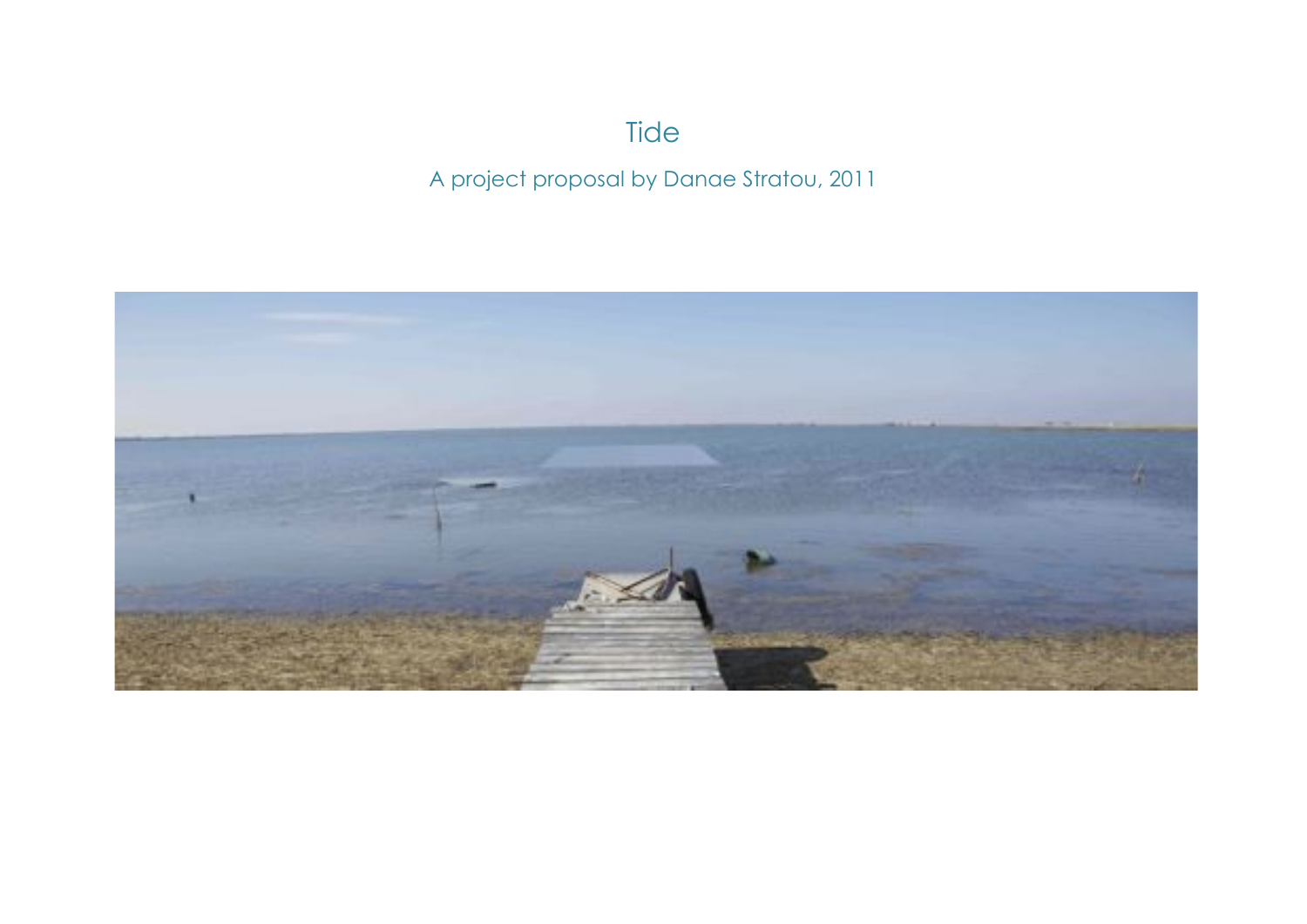### In the context of the:

# *Outdoor Artistic Interventions* - Project

To take place within the greater sea area in the delta of the rivers: Axios - Loudias - Aliakmonas



#### Curator: Emmy Grammenou

Participating Artists: Manolis Babousis, Giorgos Gyparakis, Danae Stratou, Costas Varotsos, Zafos Xagoraris

Collaborating Entities: Goulandris Museum of Natural History, EKVY - Greek Biotope/Wetland Centre, Municipality of Thessaloniki, Municipality of Halastra.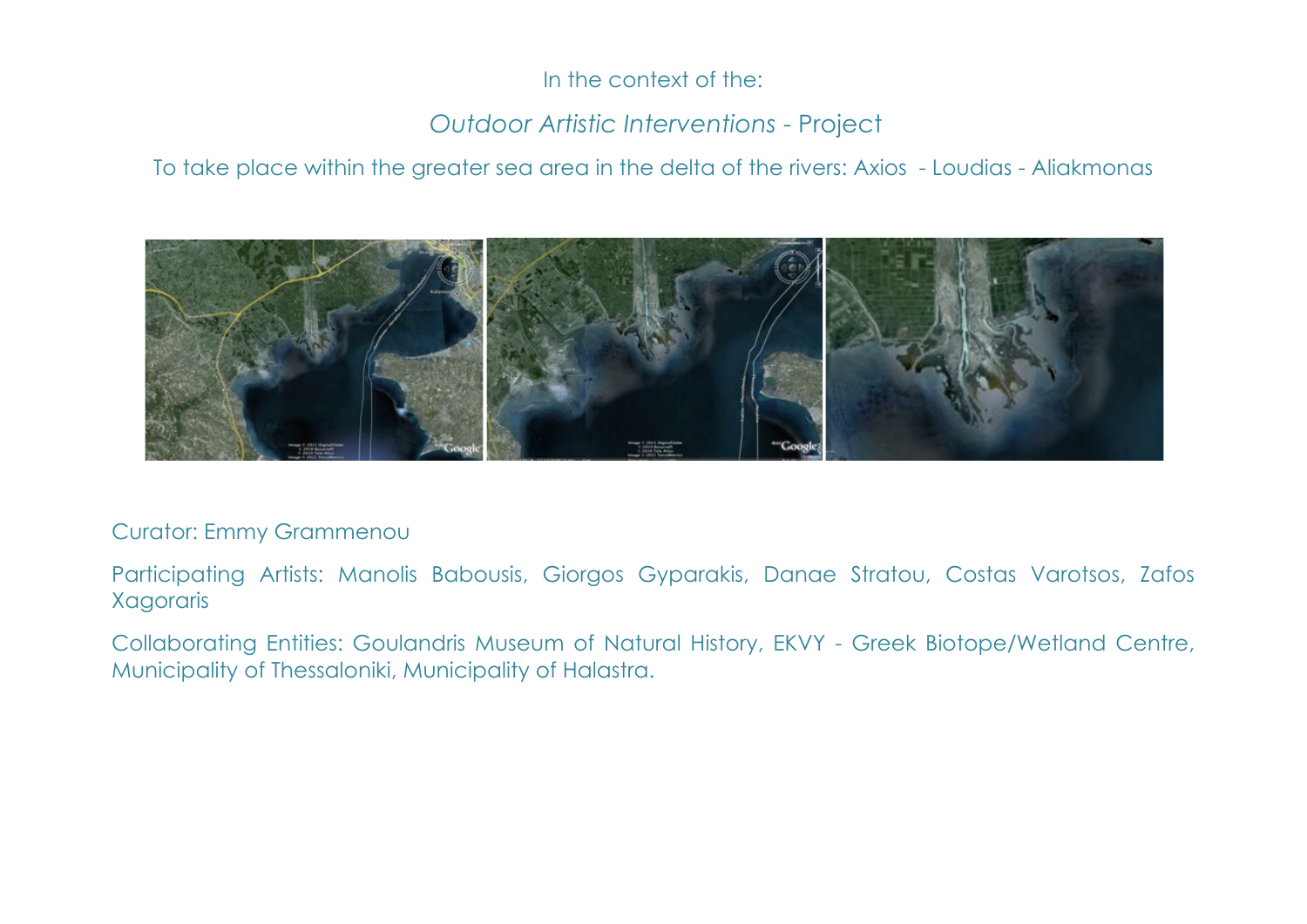#### My approach:

In a time of major confluence of economic and environmental crises, contemporary art**,** especially when it takes place in public spaces and is designed to reach and address a wider audience, could and should play a significant role in using the artist's perspective for dissolving the polarisation which characterizes the current dialogue on our relationship with nature and with one another. It can activate a deeper awareness about the most pressing issues of our time and help discern how art can be used to reach and influence a wider audience across the world. Art has its finger on the planet's pulse and can mediate human deliberation on the course of our future.

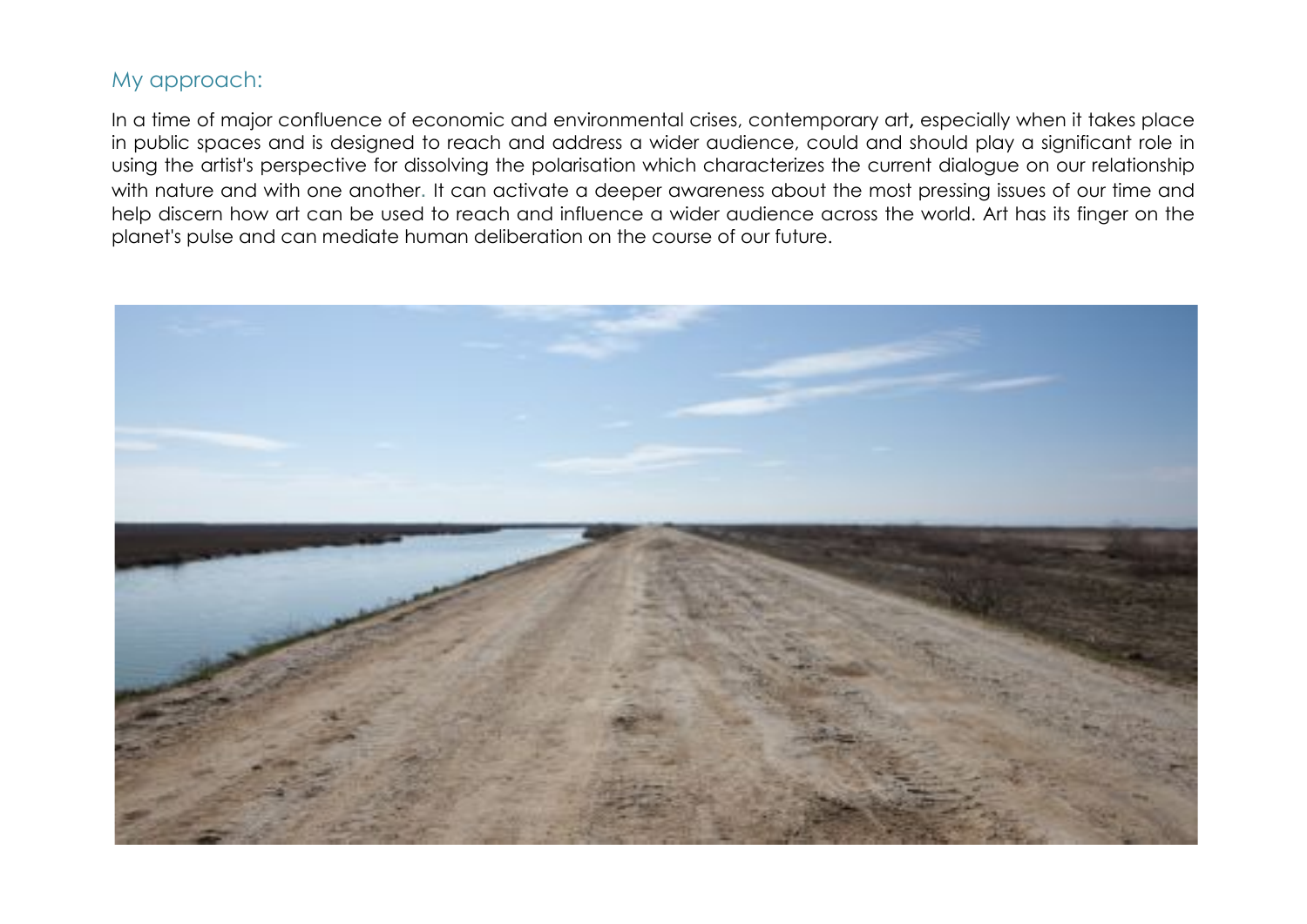# Site survey|photographic notes:

*Special features, points of reference & inspiration*



Photo's: Danae Stratou (Axios River mouth, 2011)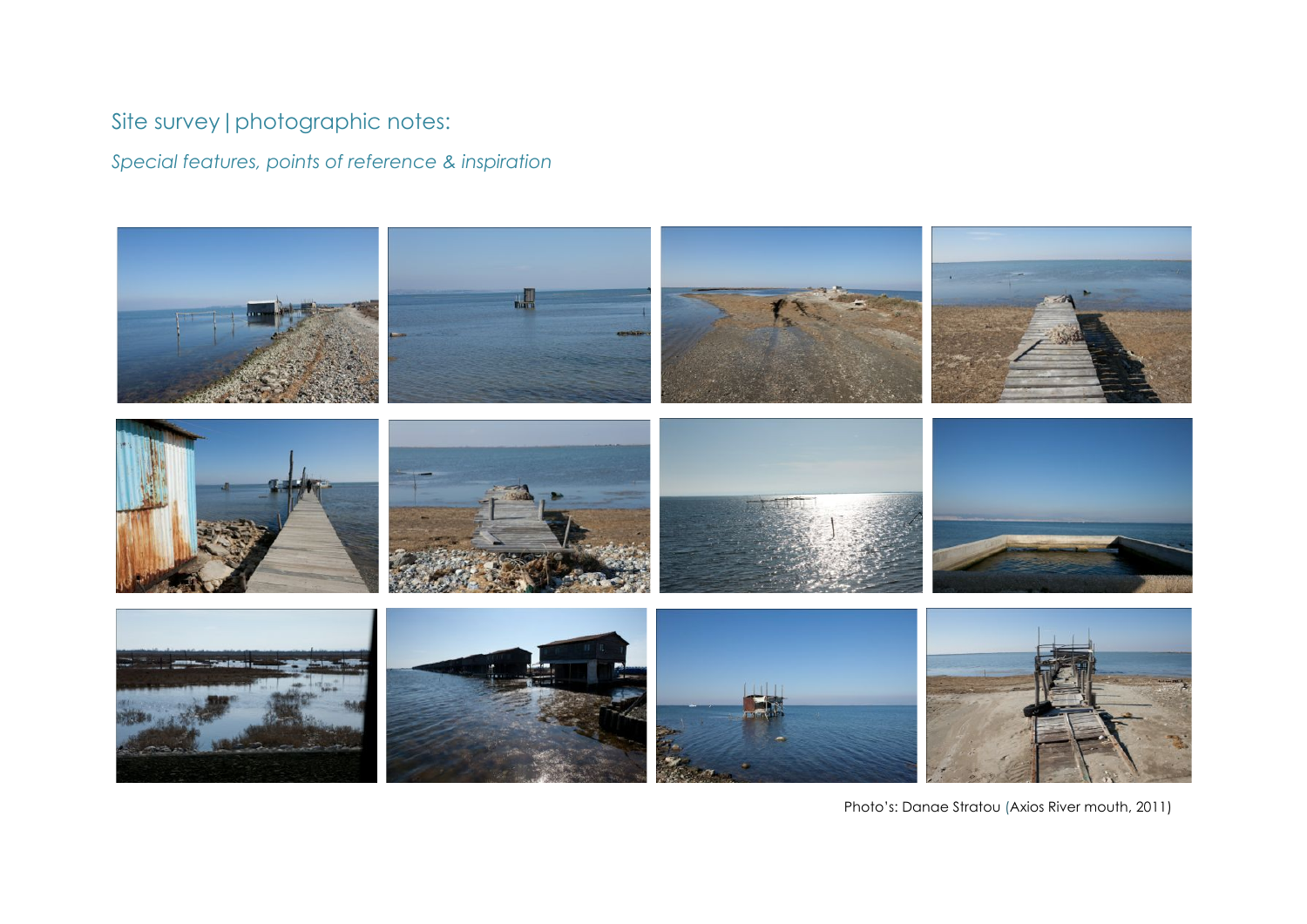### Title: *TIDE - definer*

# Type of work: Site-specific Installation (reversible construction)

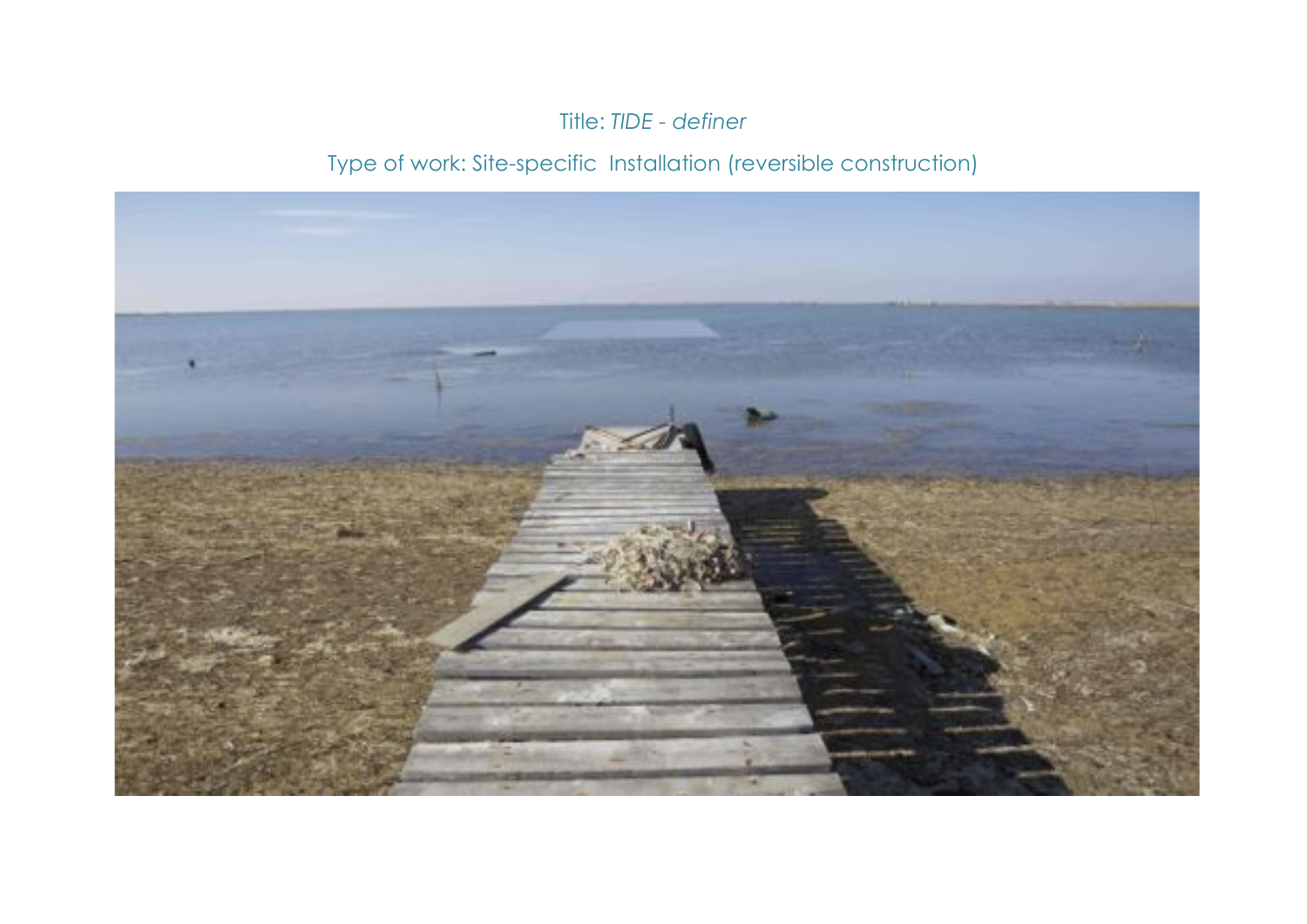### Description:

At a selected point in the wider sea area in the bay that expands between the local lighthouse and an abandoned improvised restaurant named Bangladesh, a water cube will be created in the form of a shallow tank. The construction will be designed so that depending on the sea levels variations, the water volume will at some times be submerged beneath the surrounding water's surface while at other times it will protrude. In this way a square shaped water plain will sometimes emerge from the water surrounding it while at others it will be defined as a square shaped plain of perfectly smooth water within the Seascape.

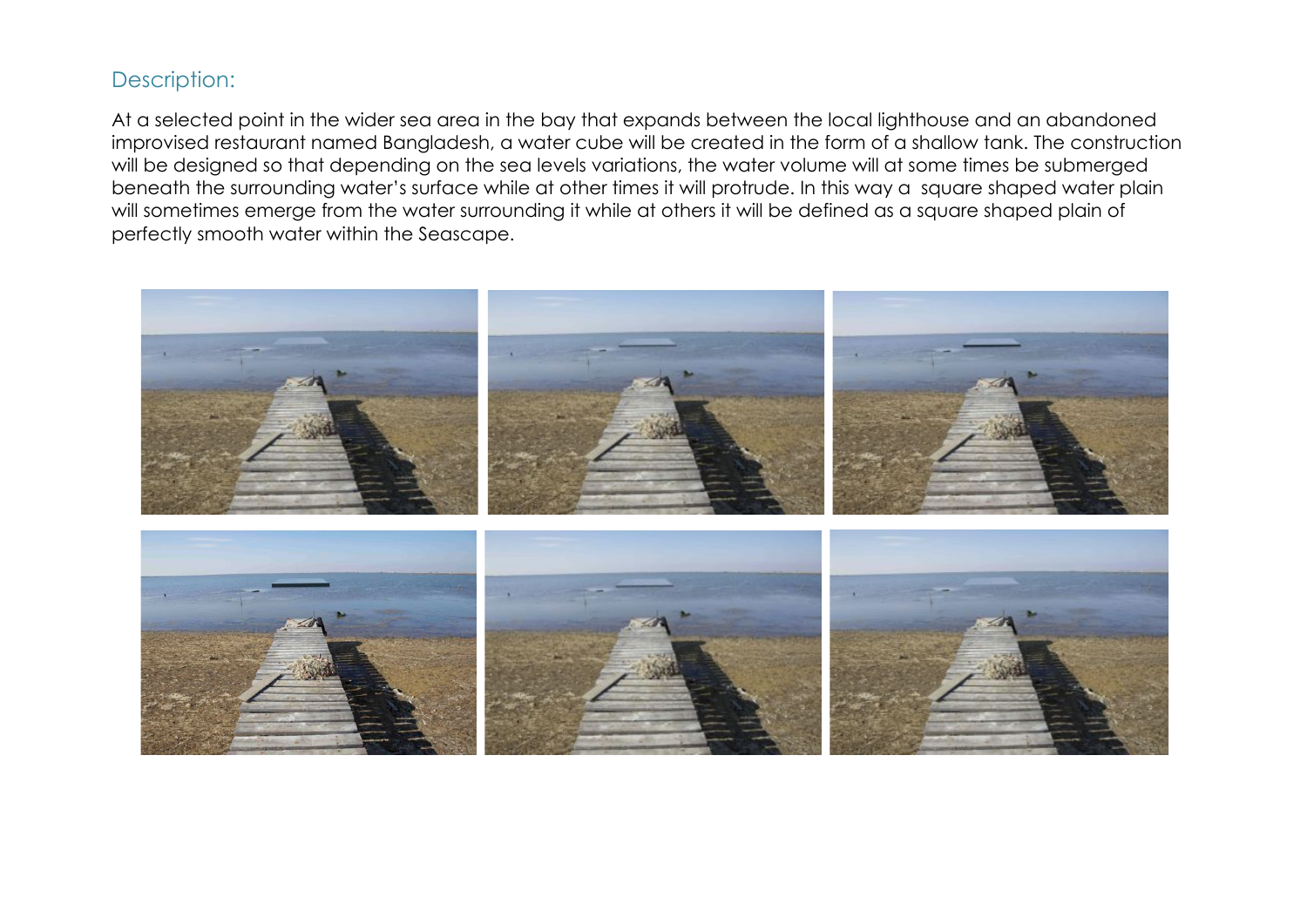#### Concept:

*TIDE – exposer / definer* will act as a point of reference subtley underlining the distinctive changes resulting in water level due to the tide phenomenon over the course of 24 hours.

Wanting to expose, the rare in the Greek landscape, phenomenon of tide which takes place in the particular area were the estuary of the three rivers coexist, I essentially propose to build a man made rock pool which naturally fills with water to its rim by the water surrounding it at high tide. The height of the construction will be determined by the highest level which the water reaches, (estimated at around 80cm), so as to be filed to the rim. During the course of the day and as the waters' level subsides the tank will remain filled with water. In this way a new plane of water is created, a point of reference which constantly re-defines the sea bed and the horizon, thus becoming an 'instrument' enabling us to become aware of what is happening around us but cannot be seen.